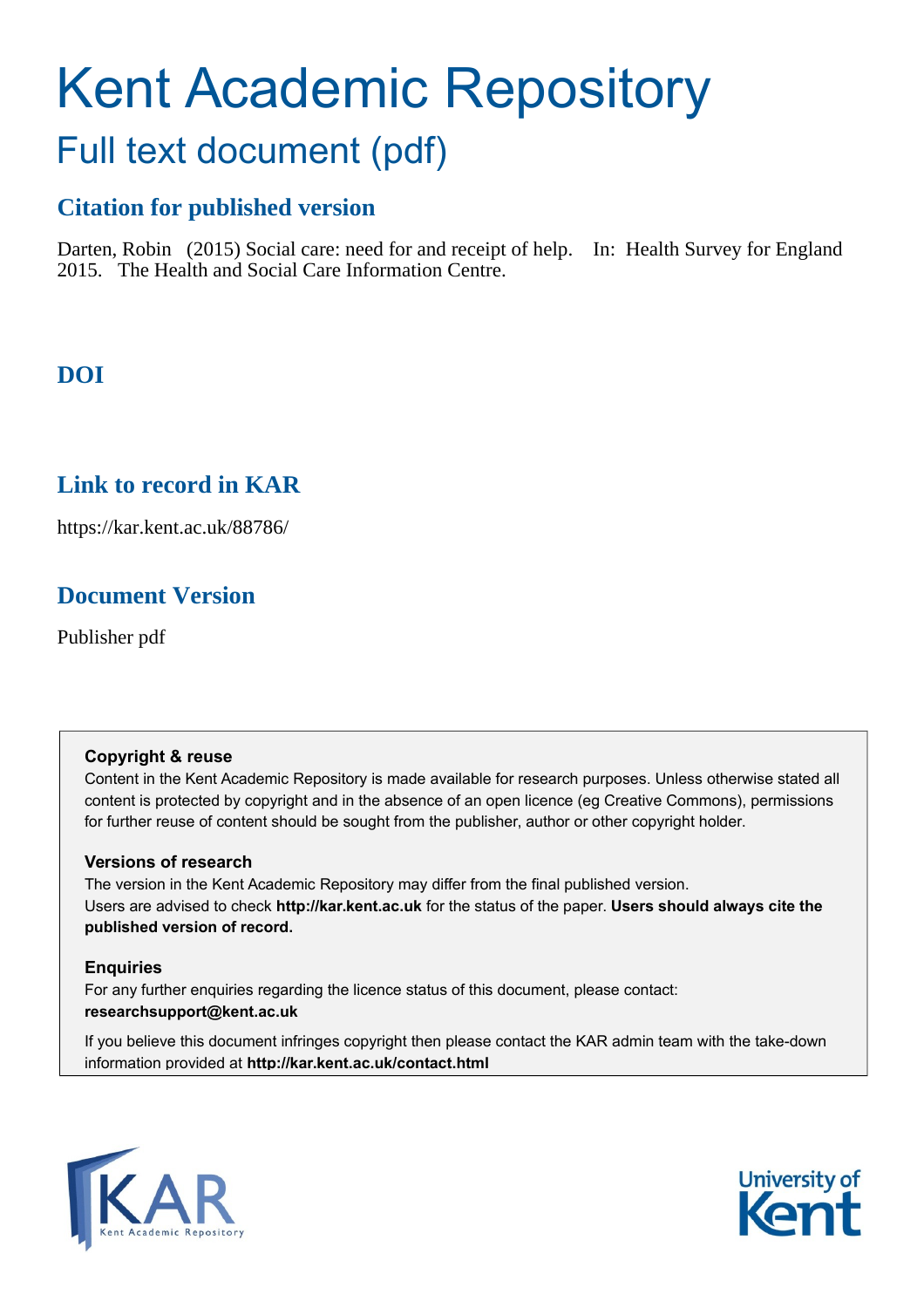## **Social care: need for and receipt of help**

*Natalie Maplethorpe, Robin Darton, Raphael Wittenberg*

#### **Summary**

- **●** This chapter presents information about the need for and receipt of social care among adults aged 65 and over. Most of the chapter is based on Health Survey for England 2014 data. Where bases are too small for robust analysis, 2013 and 2014 data have been combined.
- **●** Participants aged 65 and over were asked whether they needed help with a list of Activities of Daily Living (ADLs) and Instrumental Activities of Daily Living (IADLs). ADLs are activities relating to personal care and mobility about the home, and IADLs are further activities important to living independently.
- **●** 24% of men and 33% of women aged 65 and over needed help with at least one ADL, and 21% and 34% respectively needed help with at least one IADL.
- **●** Overall, 11% of men and 13% of women aged 65 and over had received help with at least one ADL in the last month, and 14% and 26% respectively had received help with at least one IADL.
- **●** The need for help increased with age. 13% of men and 21% of women aged 65-69 needed help with ADLs, compared with 46% and 59% respectively aged 85 and over.
- **●** Receipt of help, although at a lower level than need, also increased with age. 6% of men and 9% of women aged 65-69 received help with ADLs in the last month, compared with 26% of both sexes aged 85 and over.
- **●** There was also variation according to household income, with greatest need and highest proportions receiving help in the lowest income tertile. For instance 32% of men and 36% of women in households in the lowest income tertile needed help with ADLs, compared with 10% and 27% respectively in the highest.
- **●** Participants who reported that their general health was bad or very bad had significantly greater need for help than others in this age group (67% of men and 76% of women needed help with ADLs, compared with 8% and 9% respectively who said their health was very good). Those reporting bad health were most likely to report that they were in receipt of care (41% and 43% with bad/very bad heath received help with ADLs in the last month, 2% and 1% with very good health).
- **●** 21% of men and 29% of women aged 65 and over had some need with at least one ADL that was not met, and 13% and 18% respectively had some unmet need with at least one IADL.
- **●** Among people who had received help with ADLs in the last month, 82% of men and 75% of women had received this solely from unpaid helpers, including relatives, friends and neighbours. The picture was similar for IADLs.
- **●** Help with ADLs was most frequently provided by a spouse or partner (75% for men, 46% for women), followed by daughters and sons. Help with IADLs was most frequently given by a spouse or partner for men (46%) and a daughter for women (38%).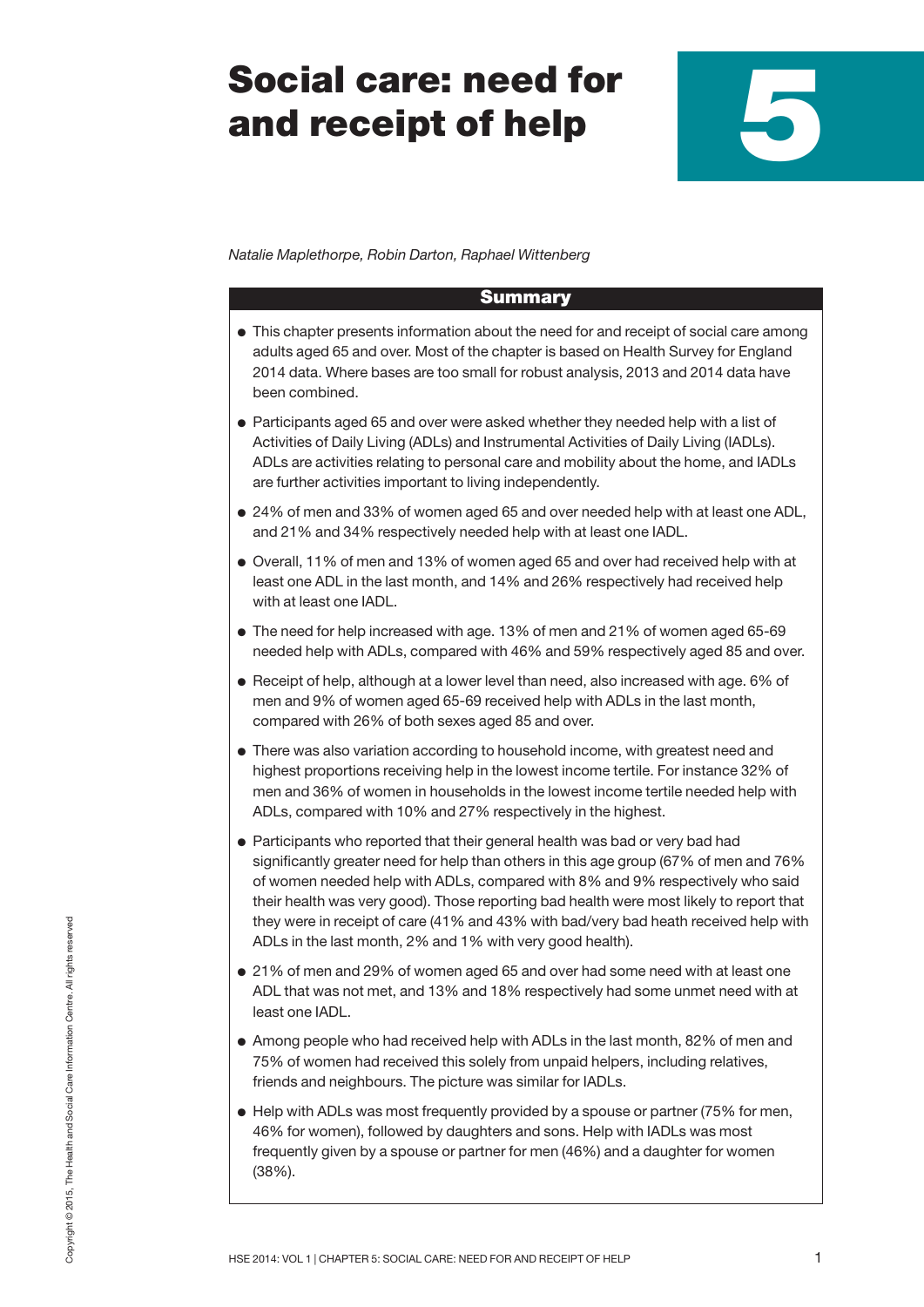- **●** The majority of those receiving help with ADLs or IADLs reported having received this kind of help for a year or more (82% of men and 85% of women).
- **●** The amount of help provided by spouses or partners varied. Around half helped for less than ten hours per week (50% for men and 56% for women), compared with around a third who provided 20 or more hours of help a week (35% for men, 31% for women). Most other helpers who provided care did so less for than ten hours per week.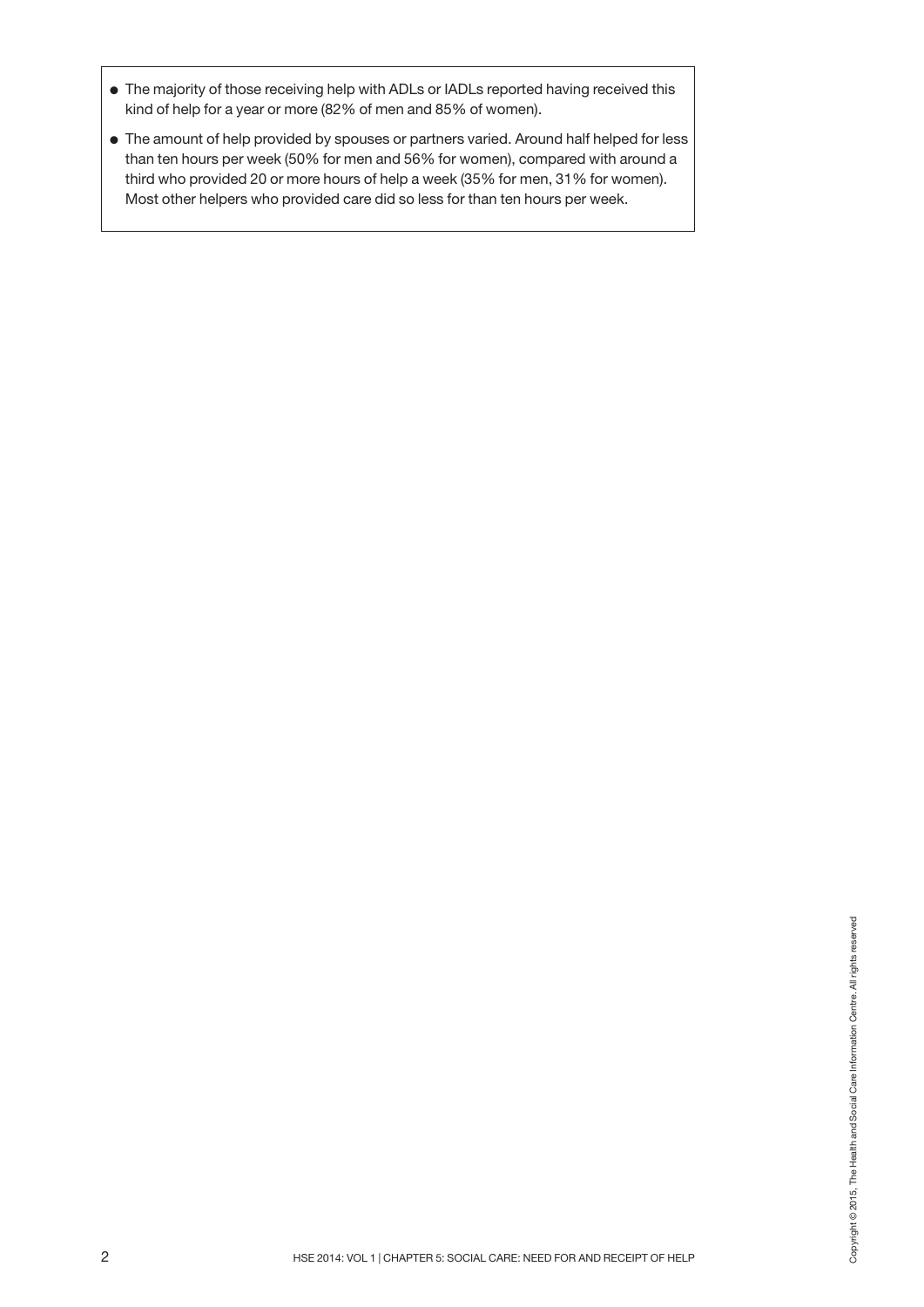#### **5.1 Introduction**

#### **5.1.1 Background**

Since 2011, coverage of the Health Survey for England (HSE) has been expanded to include a section on adult social care. Each year, the survey includes questions for older people (aged 65 and over) about their need for, receipt of, and payment for care, and questions to all adults about their provision of unpaid care. These questions are now a core module of the survey, so that consistent data are collected and trends may be monitored in the longer term. This chapter provides findings about the need for social care among older adults, whether they receive care and how it is provided. Chapter 6 provides information about the providers of care.

#### **5.1.2 Social care in England**

Care and support enables people to do the everyday things that most take for granted: things like getting out of bed, getting dressed and going to work; cooking meals; seeing friends; caring for their families; and being part of the community.<sup>1</sup>

More specifically, social care involves provision of help with personal care and domestic tasks to help people live as independently as possible. It affects the daily lives of several million people in England. Some 1.05 million received community-based services arranged by their local authority in 2013- 2014<sup>2</sup> and at least a further 270,000 buy care privately.<sup>3</sup> While those who need care and support are of all ages, many are older people needing help because of problems associated with long-term physical or mental ill-health, disability or problems relating to old age;<sup>1</sup> of the 1.1 million who received community-based care,  $672,000$  were aged 65 and over.<sup>2</sup>

A central aspect of the policies of successive governments has been to help people maintain their independence in their own homes for as long as possible. The availability of early, preventative interventions has been seen as a means of helping to reduce the need for more intensive levels of support or crisis interventions at a later stage.<sup>1,4</sup> However, both the previous and the current administrations have identified a range of long-standing issues related to the provision of social care, including a greater focus on reactive rather than preventative services; variations in levels and the quality of services; a lack of good information and advice; and a lack of coordination between health, housing and social care agencies.<sup>1,4</sup>

A number of factors have been seen as imposing further pressures on the demand for care services. These include the growth of the ageing population, other demographic changes such as changes in the birth rate, changes in family structures and migration between urban and rural areas, as well as changes in expectations. <sup>5</sup> In particular, the growth in the number of people with dementia is expected to exert substantial pressure on care services.<sup>1,5</sup> Successive governments have emphasised the importance of the personalisation of services, to help people take greater choice and control over the services they receive and to stay as independent as long as possible.<sup>1,6,7</sup> An important aspect of this is the introduction of personal budgets to enable people to take charge of their care and support budget.

However, to the people are colored and control over the solvices are those that the serves are the serves and the introduction of personal budgets to enable people to take charge of their care and support budget.<br>The Gover The Government published *A vision for adult social care*<sup>8</sup> in 2010 and a White Paper *Caring for our future: reforming care and support* <sup>1</sup> in July 2012. The reforms to adult social care announced in the White Paper and enacted in the Care Act 2014<sup>9</sup> will have substantial impact on the assessment of care needs, determination of eligibility for care, financing, commissioning and provision of adult social services. The reforms include the introduction of national minimum eligibility criteria from April 2015. Care accounts associated with the life-time cap on care costs were originally planned from April 2016, but the introduction of the cap has been postponed, probably until 2020. The HSE has collected data each year on how many hours of community based care received by older people received, and in 2013 collected more detail about patterns of care; this will provide valuable information with which to assess the impact of the reforms.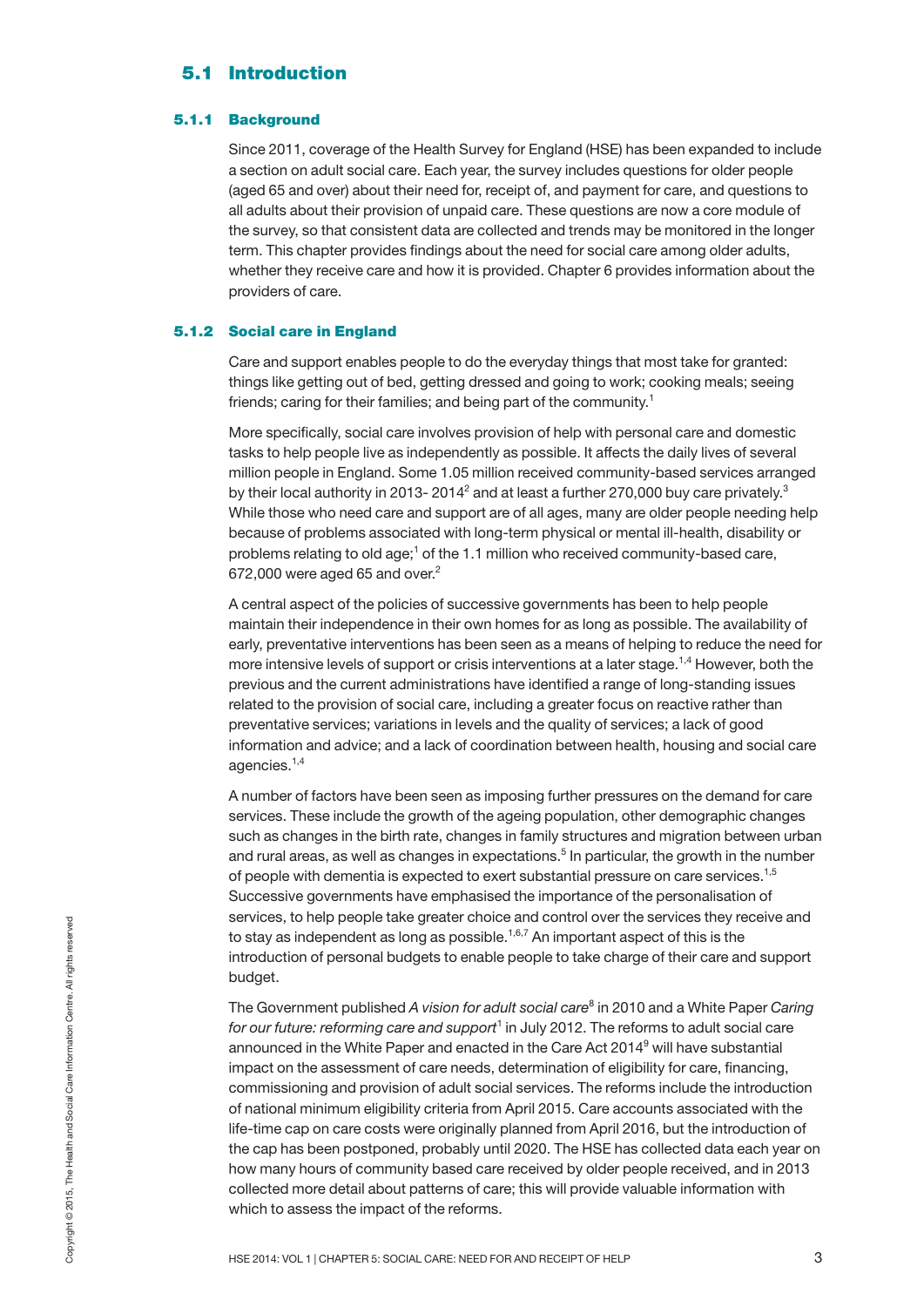#### **5.1.3 Data on social care**

Before the development of the social care module used in the HSE, survey data on the need for and receipt of social care was limited. This module of questions was developed for use in population surveys and economic evaluations, looking at older people. Within this module both shorter and longer versions are available. <sup>10</sup> While the short module of questions has been included in HSE each year since 2011, a longer module was included in 2013, with extra details about for instance payments, patterns of care and adaptations to the home to help with care needs. A similar module of questions was included in Wave 6 of the English Longitudinal Survey on Ageing (ELSA) for which data are now available.<sup>11</sup> The longer version is also included in ELSA Wave 7 in 2014/15, from which data will become available in future.

The HSE does not cover people in care homes. Within the community, it focuses on older people, who constitute by far the largest group receiving care; robust data are needed as policy is developed for the future funding of social care in old age. While social care may be needed by and provided for people of any age, and information about social care for children or for adults aged under 65 would be valuable, the sample size for the HSE (and most general population surveys) does not deliver sufficient numbers of social care recipients in these age groups for robust analyses of the different social care client groups. Consequently, the module of questions about help needed, receipt of care and payments for care are asked of older people only.

#### **5.2 Methods and definitions**

#### **5.2.1 Methods**

The current module of social care questions was developed in 2009 and 2010 and first used in the HSE 2011. The aim of the module is to deliver robust data on the need for and receipt of social care services, the characteristics of people providing and receiving unpaid care, and on people receiving formal care and support. More detailed information about the module can be found in the 2011 report.<sup>12</sup>

HSE 2014 included the 'core' short module which was included in 2011 and 2012. A longer module was included in 2013, and in 2014 a small number of questions from the longer module were retained, relating to payments (not reported in this chapter).

Most of the chapter is based on Health Survey for England 2014 data, but for some analyses where bases are small, 2013 and 2014 data have been combined.

#### **5.2.2 Definitions**

#### *Measuring need for and receipt of social care: ADLs and IADLs*

The need for and receipt of social care is measured using a number of Activities of Daily Living (ADLs) and Instrumental Activities of Daily Living (IADLs). ADLs are activities relating to personal care and mobility about the home that are basic to daily living, and IADLs are activities which, while not fundamental to functioning, are important aspects of living independently. The ADLs and IADLs used in the HSE were carefully selected to represent a full range of key activities and are shown in Table 5A.<sup>13</sup> <sup>13</sup> **Table 5A** 4 HSE 2014: VOL 1 | CHAPTER 5: SOCIAL CARE: NEED FOR AND RECEIPT OF HELP<br>
14 HSE 2014: VOL 1 | CHAPTER 5: SOCIAL CARE: NEED FOR AND RECEIPT OF HELP<br>
independent and mobility about the home that are basic to daily living, a

When all ADLs are grouped together they are categorised in tables as 'any personal activities'. When all IADLs are grouped together they are categorised as 'any instrumental activities'.

#### *Need for help and unmet need*

For each ADL and IADL, participants aged 65 and over were asked whether they could carry out the activity on their own, manage on their own with difficulty, only do the activity with help, or could not do it at all. The last three categories have been combined to identify those who have at least some difficulty, and therefore at least potentially need help with the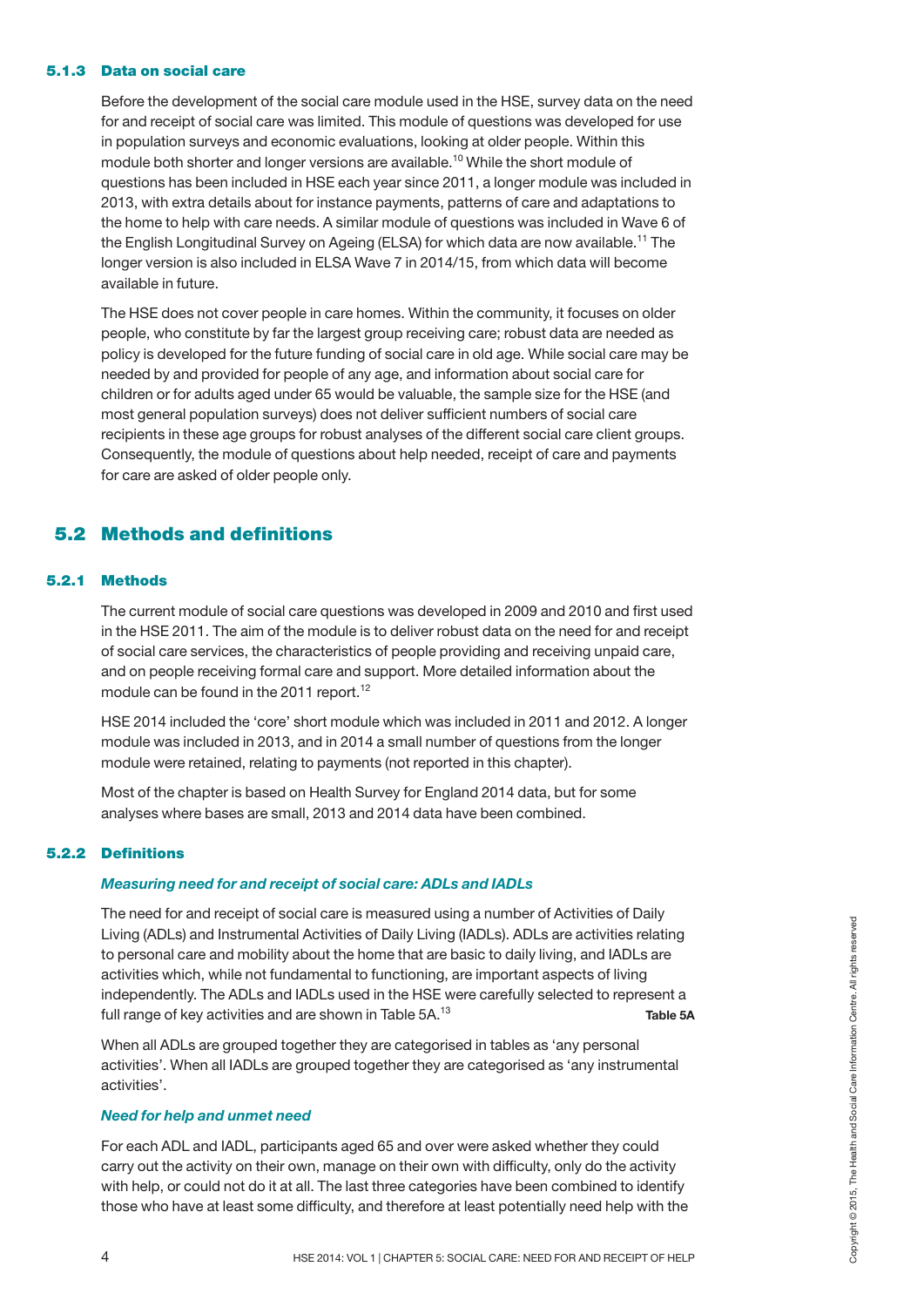| Table 5A                          |                                    |
|-----------------------------------|------------------------------------|
| <b>ADLs</b>                       | <b>IADLs</b>                       |
| Having a bath or shower           | Doing routine housework or laundry |
| Using the toilet                  | Shopping for food                  |
| Getting up and down stairs        | Getting out of the house           |
| Getting around indoors            | Doing paperwork or paying bills    |
| Dressing or undressing            |                                    |
| Getting in and out of bed         |                                    |
| Washing face and hands            |                                    |
| Eating, including cutting up food |                                    |
| Taking medicine                   |                                    |

activity. Where 'need' for help is discussed in the chapter, it refers to people in these three categories.

If participants indicated that they needed help for any ADL or IADL, they were then asked whether they had received any help in the last month. For the IADLs relating to shopping, housework and paperwork, participants were asked to exclude help which was provided simply because of the way household responsibilities were divided.<sup>14</sup>

Unmet need has been identified where participants indicated that they needed help with a particular ADL or IADL (that is, could manage it with difficulty, could only do it with help, or could not do it at all), but had not received any help with it in the last month.

#### *Formal and unpaid help*

Participants who had received help in the last month with ADLs or IADLs were asked who had provided help; the ADLs and IADLs were grouped, as described above. They were shown two show cards, listing formal and unpaid carers as shown in Table 5B. In previous reports unpaid carers have been referred to as 'informal' carers, to make the distinction from formal carers. However, the term 'unpaid' carer is preferred, to avoid any implication that these carers provide more casual or less important care. **Table 5B**

| Table 5B                                              |                                    |
|-------------------------------------------------------|------------------------------------|
| <b>Formal carers</b>                                  | <b>Unpaid carers</b>               |
| Home care worker/home help/personal assistant         | Husband/wife/partner               |
| Member of the reablement/intermediate care staff team | Son/son-in-law                     |
| Occupational therapist/physiotherapist                | Daughter/daughter-in-law           |
| Voluntary helper                                      | Grandchild/great grandchild        |
| Warden/sheltered housing manager                      | Brother/sister (including in-laws) |
| Cleaner                                               | Niece/nephew                       |
| Council's handyman                                    | Mother/father (including in-laws)  |
| Other                                                 | Other family member                |
|                                                       | Friend                             |
|                                                       | Neighbour                          |

#### **5.3 Need for and receipt of care among older adults**

#### **5.3.1 Ability to perform ADLs and IADLs, by sex**

The majority of people aged 65 and over reported that they were able to do all the ADLs and IADLs on their own without help. Where people did have some problems, they were most likely to say that they could manage on their own with difficulty. Much smaller proportions said that they could only do these activities with help, or could not do them at all, and these three groups have been combined to form a group who have at least some difficulty, and therefore at least potentially need help. **5.3 Need for and receipt of care among older adults**<br> **Example 3.3.1 Ability to perform ADLs and IADLs, by sex**<br>
The majority of people aged 65 and over reported that they were able to do all the ADLs and<br>
IADLs on their

Nearly a quarter of men and one third of women aged 65 and over needed help with at least one ADL (24% and 33% respectively). Similar proportions, 21% of men and 34% of women, said that they needed help with at least one IADL.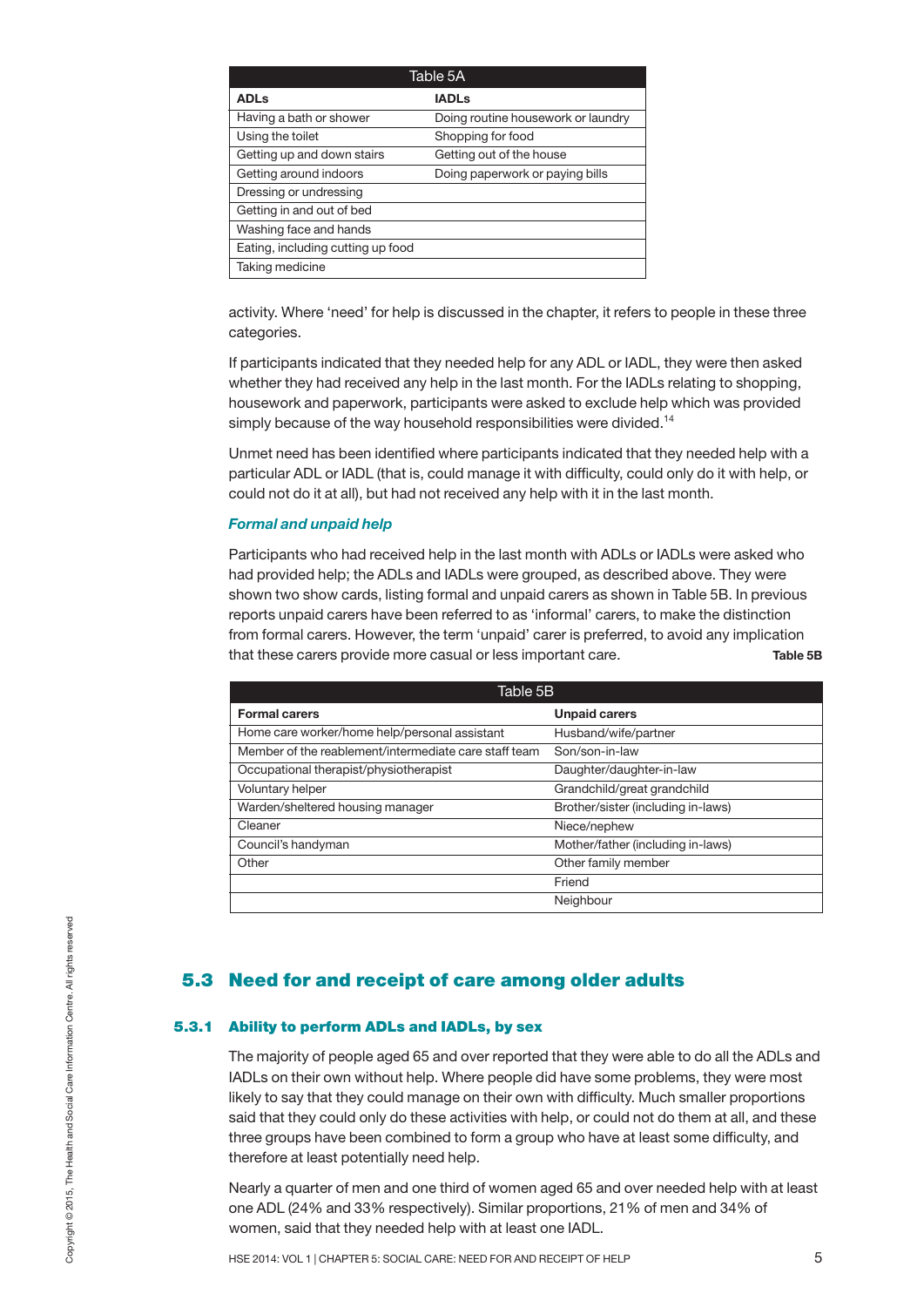Figure 5A shows the proportions of adults aged 65 and over who needed some help with individual ADLs. Men and women aged 65 and over most commonly needed help with getting up and down the stairs, followed by having a bath or shower, and dressing and undressing. They were least likely to need help with washing face and hands, eating (including cutting up food), or using the toilet. The pattern of need was broadly similar for both sexes, but women were more likely than men to report needing help with most ADLs. The exception to this pattern was for help with taking medicines, where men were slightly more likely to report needing help than women.

Taking medicines showed a slightly different pattern from most other ADLs, with a higher proportion of older people saying they needed help than that they could manage on their own with difficulty. Chapter 6 shows that, among unpaid helpers providing substantial levels of care, helping with taking medicines was the most frequently mentioned ADL.



Figure 5B shows the proportions of men and women aged 65 and over who needed some help for IADLs. For each, women were more likely to need help than men were. Although similar proportions needed help overall with ADLs and with IADLs, the proportions needing help with individual IADLs (apart from doing paperwork and paying bills) were generally higher than for individual ADLs. **Table 5.1, Figures 5A, 5B** Figure 5B shows the proportions of men and women aged 65 and over who needed some<br>
Higher B Shows the proportions of men and women aged 65 and over who needed some<br>
Help for IADLs. For each, women were more likely to need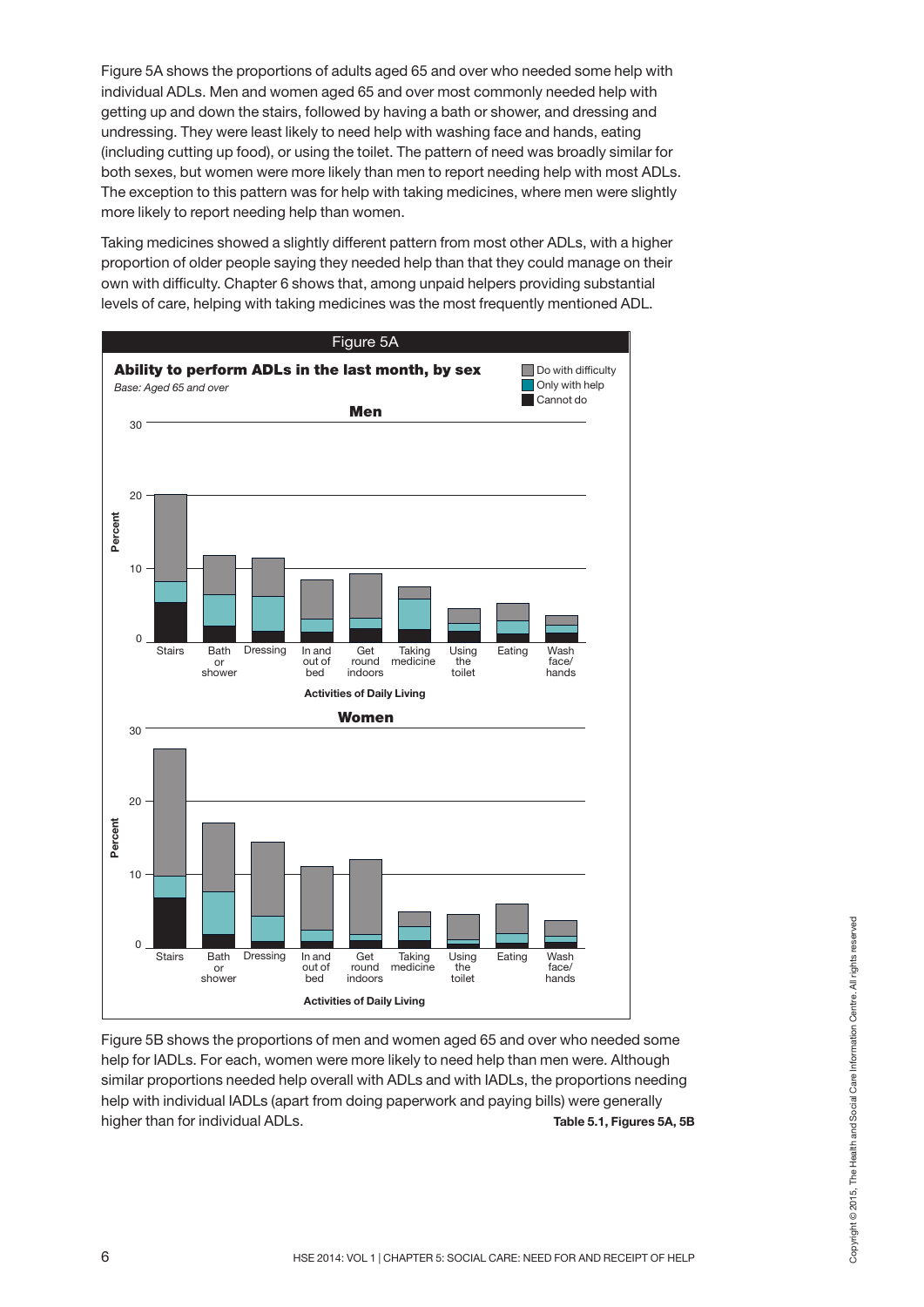

#### **5.3.2 Need for and receipt of help, by age and sex**

The proportions of men and women who needed help with ADLs and IADLs increased with age. These increases across age groups were particularly marked for the ADLs for which people most frequently needed help; using the stairs, having a bath or shower, dressing and undressing and getting around indoors. Three of these are shown in Figure 5C (dressing and undressing followed a very similar pattern to having a bath or shower, and is not shown separately).



In 2014 (as in 2013), only adults who said that they needed help with any task were asked whether they received help.<sup>14</sup> Similar proportions of men and women (11% and 13% respectively) had received help with at least one ADL in the last month. Women were more likely to have received help with IADLs; 14% of men and 26% of women had received help with at least one IADL.

Figure 5D shows how these proportions varied by age. As with need, the proportions receiving help with ADLs increased with age. There was a similar pattern for IADLs.

Those who received help in the last month for a particular activity may not be the same people as those that needed help. Unmet need, the difference between the proportions needing help and those receiving it, is discussed in Section 5.3.5 below.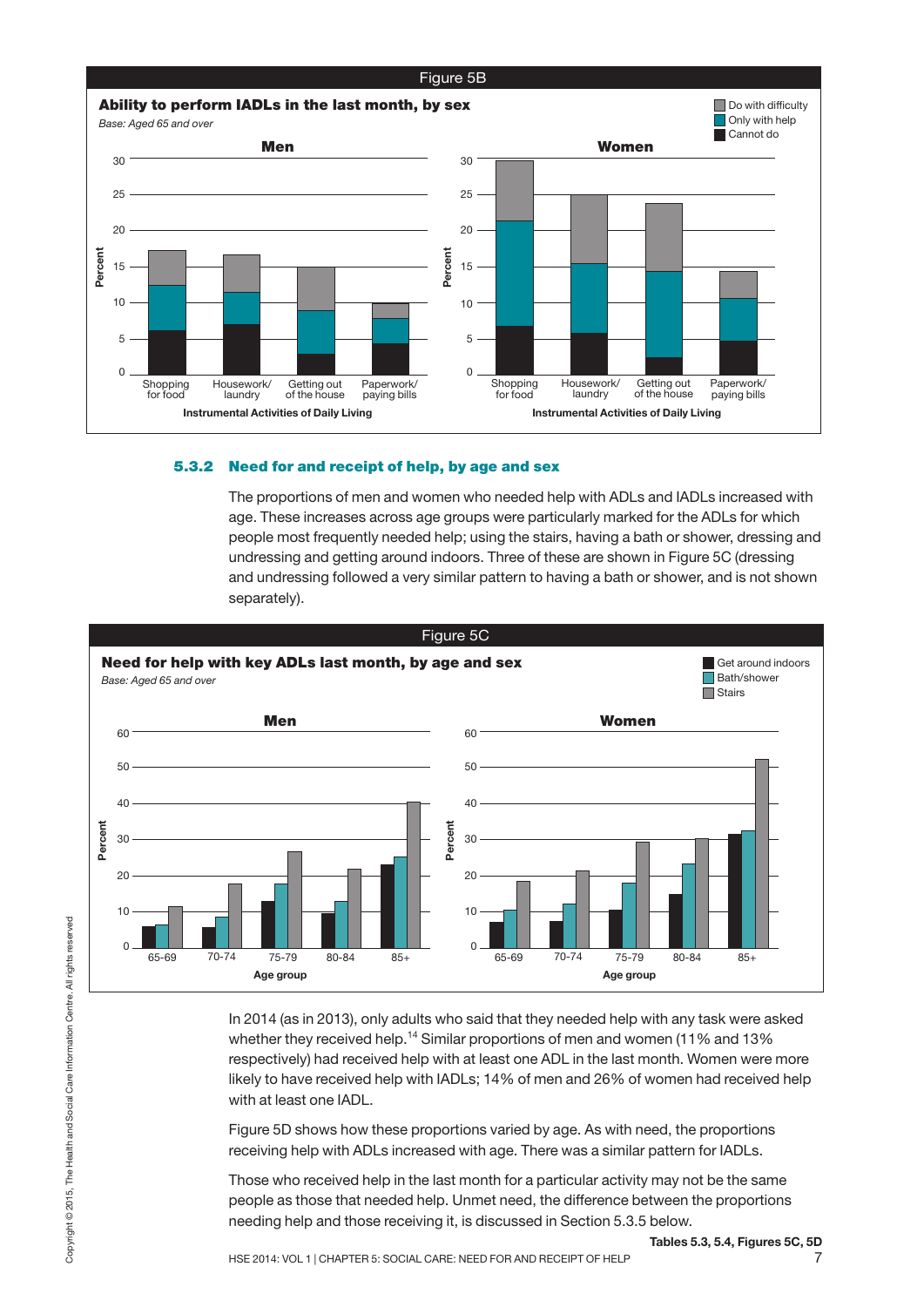

#### **5.3.3 Need for and receipt of help, by equivalised household income**

Equivalised household income takes into account the number of people living in the household. The tertiles (thirds) of equivalised income are based on the distribution of income for all households, and by definition approximately one third of the whole sample falls into each tertile. This does not apply to adults aged 65 and over; the distribution of income across tertiles is not equal within this age group.<sup>15</sup>

Figure 5E shows how both need for and receipt of help varied with income, for both ADLs and IADLs. There was a clear relationship between income and the need for help with activities, with the greatest need among men and women with the lowest income. Women at all levels of income were more likely than men to need some help with ADLs, but with less variation across the income groups, so that the difference between men and women was greater in higher income groups. There was a similar, though statistically non-significant, pattern for IADLs.

The proportions of men and women receiving help with ADLs did not differ significantly with income. For IADLs, men and women in lower income households were more likely than those in better off households to receive help. **Table 5.5, Figure 5E**

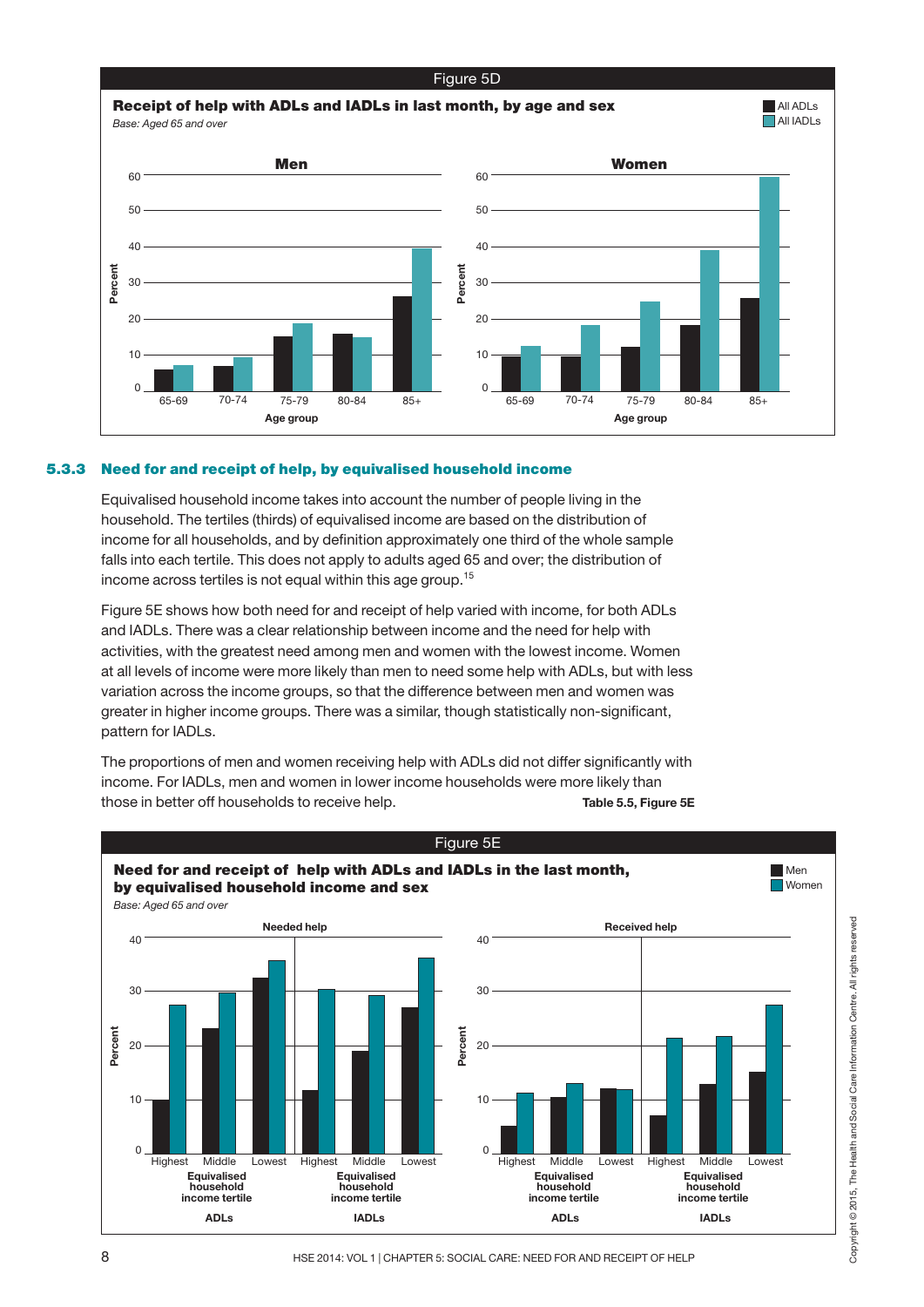#### **5.3.4 Need for and receipt of help, by self-reported general health**

Participants were asked whether their general health was very good, good, fair, bad or very bad. Figure 5F shows that need for and receipt of care increased markedly as self-reported health declined. The majority of the group in worst health had needed help with ADLs in the last month. A similar pattern was observed for IADLs.

For both ADLs and IADLs the proportions of men and women aged 65 and over who were receiving help also increased as self-reported health became worse, and were significantly higher among those with bad or very bad self-reported health. **Table 5.6, Figure 5F**



#### **5.3.5 Prevalence of unmet need**

Unmet need has been defined as the proportion of adults aged 65 and over who reported being able to manage a particular ADL or IADL with difficulty, only with help, or not at all but who did not receive help with that activity in the last month. The assumption is that those who have at least some difficulty with an activity may need help. However, the monted general health and the most of the most of the most of the most of the most of the most of the most of the most of the most of the most of the most of the most of the most of the most of the most of the

21% of men and 29% of women aged 65 and over had some unmet need with at least one ADL. 13% and 18% respectively had some unmet need with at least one IADL.

As Figure 5G shows, unmet need increased with age for ADLs and IADLs. Consequently, 40% of men and 52% of women aged 85 and over had some unmet need for help with ADLs, and 27% of men and 34% of women of this age had some unmet need for help with IADLs.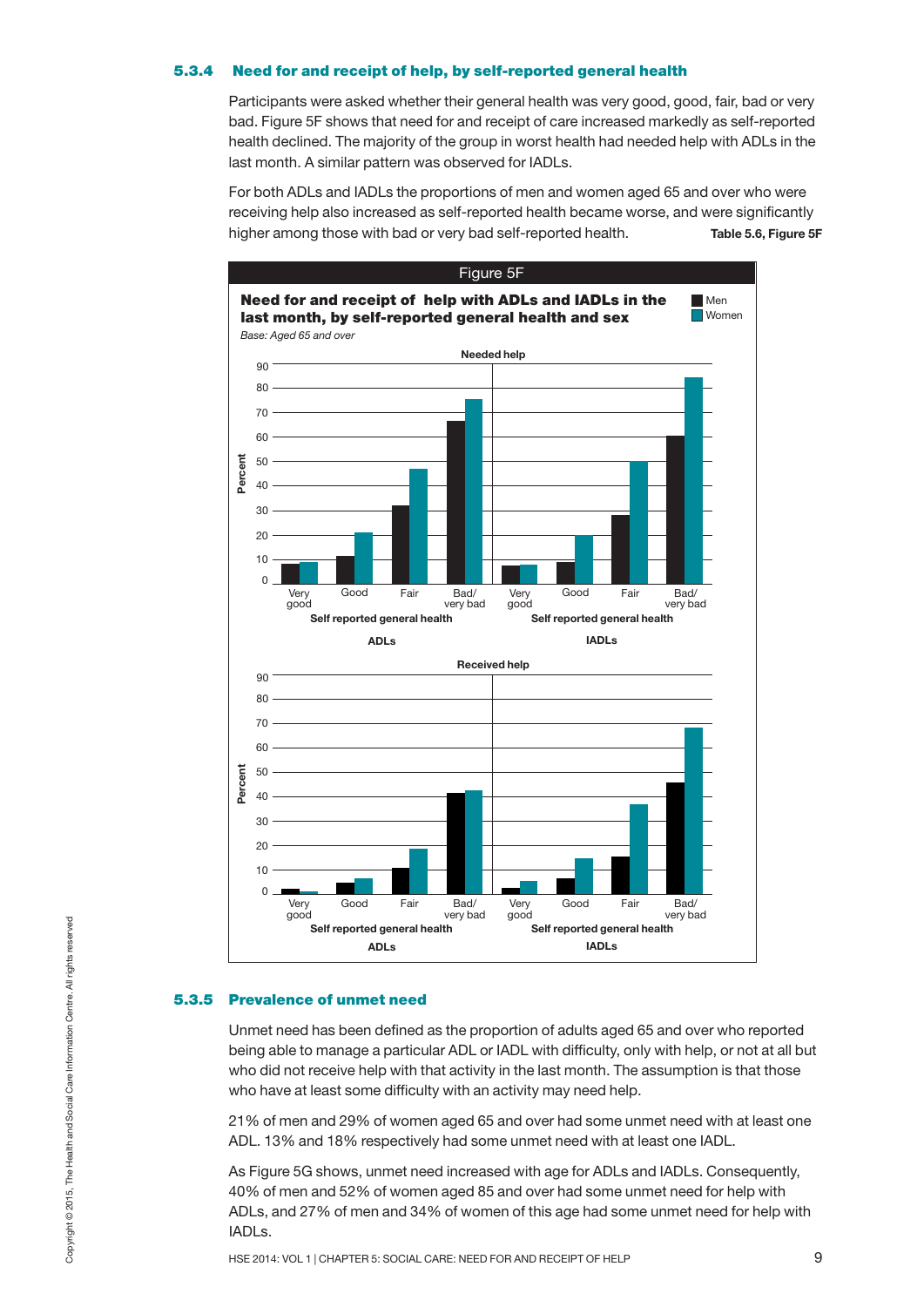

The activity with the highest level of unmet need among older people was getting up and down stairs (16% of men and 22% of women overall, and 26% and 42% respectively among those aged 85 and over). **Table 5.7, Figure 5G**

#### **5.3.6 Need for and receipt of care and unmet need, 2011 to 2014**

While the proportion reporting that they needed help with ADLs and IADLs has remained broadly similar between 2011 and 2014, there are some indications that levels among men may be slightly lower in 2014. Figure 5H shows the proportions needing and receiving care for ADLs and IADLs each year. The differences for women are not statistically significant, with the exception of receipt of help with IADLs. However, the 2014 levels for men are significantly lower in 2014 than in 2011 for need for help with IADLs, and for receipt of help with both ADLs and IADLs.

The levels of unmet need have remained similar between 2011 and 2014.



**Table 5.8, Figure 5H**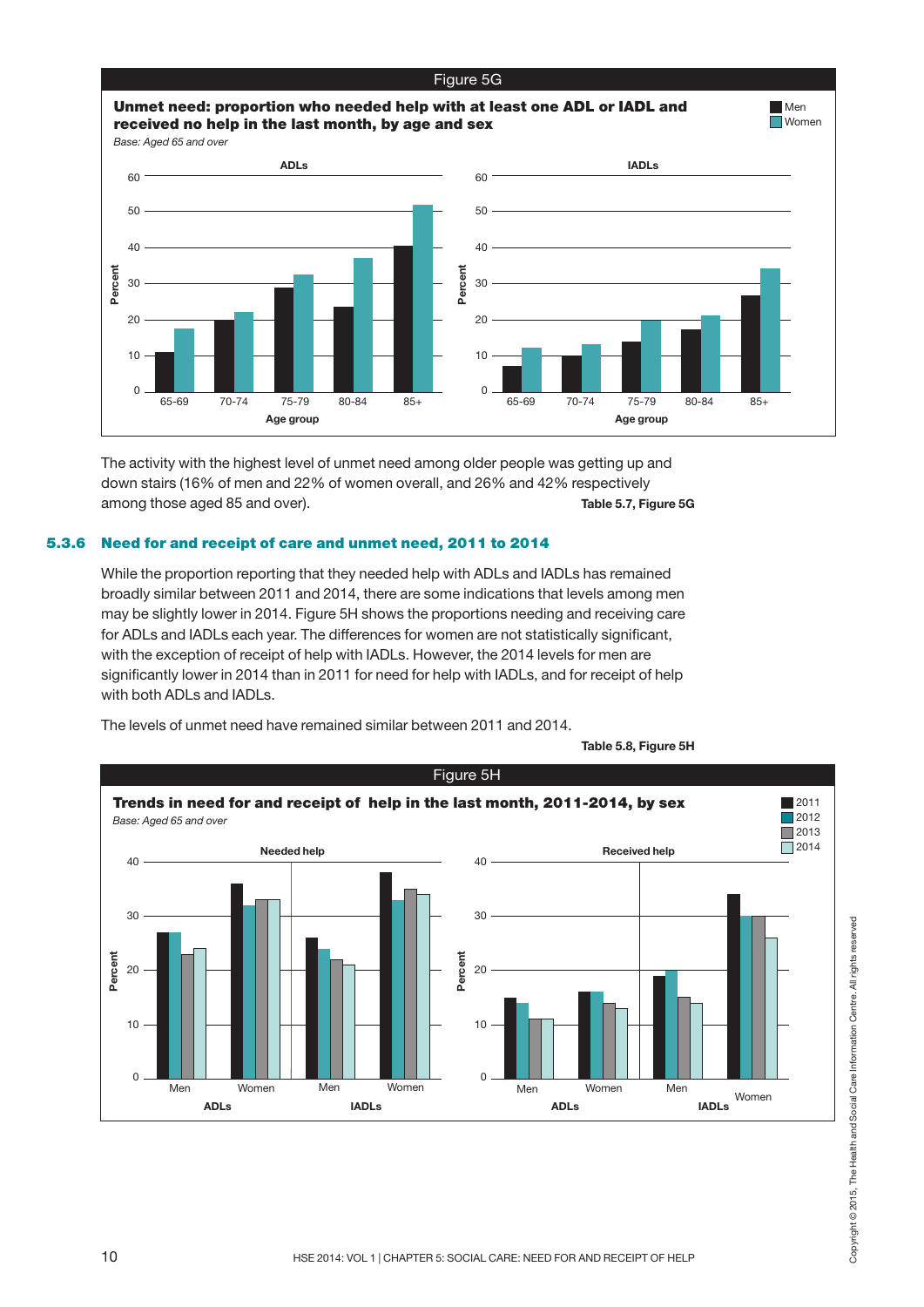#### **5.4 Sources of care**

#### **5.4.1 Unpaid and formal helpers**

Most people aged 65 and over who had received help in the last month had received this from unpaid helpers only. 82% of men and 75% of women who were receiving help with ADLs did not receive any formal support, and similar proportions of those receiving help with for IADLs also received help solely from unpaid helpers (80% and 75% respectively).

Figure 5I shows how sources of help varied with age for women; the pattern was similar for men but base sizes are very small and so the data are not shown. <sup>16</sup> Not only were older people more likely to be receiving help (see Section 5.3.2), but this help was more likely to come from formal helpers, alone or in combination with unpaid helpers. This reflects the increasing care needs among the oldest groups, and may also reflect the fact that older people, and particularly women, are more likely to have been widowed and to be living alone. <sup>17</sup> **Table 5.9, Figure 5I**



#### **5.4.2 Sources of unpaid help**

Figure 5J shows which unpaid helpers had provided care, for ADLs and IADLs. The analysis is based on data from 2013 and 2014 combined in order to compensate for the small numbers of men and women in each age group who had received this type of care.

The unpaid helper most frequently reported by those who had received help with ADLs in the last month was their spouse or partner (75% of men and 46% of women). The difference between men and women reflects the higher proportion of women who were widowed; the majority of men and women aged 65 to 75 received help with ADLs from a spouse, but among women aged 85 and over who had received help, only one in five had been helped by their husband or partner.<sup>18</sup>

The next most commonly mentioned unpaid helpers were daughters (including daughtersin law). Women were as likely to report having received help from a daughter as a spouse (45% of women, compared with 20% of men). 14% of men and 26% of women had received help from sons (including sons-in-law). Smaller proportions reported help from other family members, friends or neighbours. HERE 2014: VOL 1 | CHAPTER 5: SOCIAL CARE: NEED FOR AND RECEIPT OF HELP THERE 2014: VOL 1 | CHAPTER 5: SOCIAL CARE: NEED FOR AND RECEIPT OF HELP 11 NES 2014: VOL 1 | CHAPTER 5: SOCIAL CARE: NEED FOR AND RECEIPT OF HELP 15

Help with IADLs was most frequently given by a spouse or partner for men (46%) and a daughter for women (38%). **Table 5.10, Figure 5J**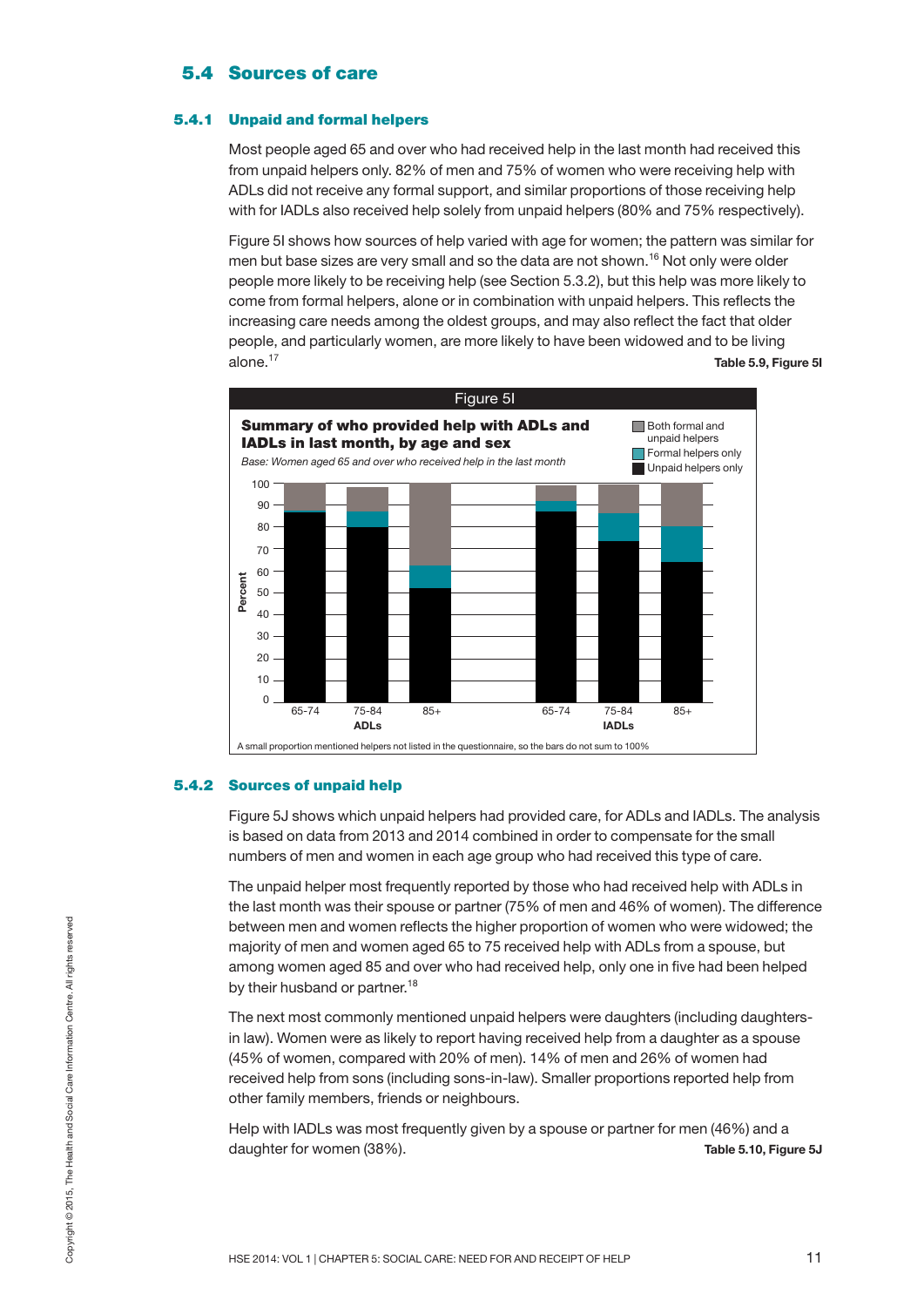

#### **5.4.3 Sources of formal help**

This analysis is based on data from 2013 and 2014 combined in order to compensate for the small numbers of men and women in each age group who had received formal care.

The formal helper most frequently reported as providing help with ADLs was a home care worker, personal assistant or home help. Among those who had received help with ADLs in the last month, 12% of men and 21% of women had received help from a home care worker. Where help had been received with IADLs, 11% of men and women had received this from a home care worker. For ADLs, help from home care workers increased with increasing age. The same was true for women, but not men, receiving help with IADLs.

#### **5.4.4 Length of time care had been received**

The majority of those who received any help with ADLs and IADLs reported having received this type of care for a year or more (82% of men and 85% of women). **Table 5.12**

#### **5.4.5 Number of hours of care in the last week from unpaid helpers**

Those who received unpaid help with ADLs and IADLs were asked about the number of hours of care they received in the last week. Again, the analysis is based on data from 2013 and 2014 combined in order to compensate for the small numbers of men and women in each age group who had received care. Increasing age. The same was true for women, but not men, receiving help with IADLs.<br> **Length of time care had been received**<br>
The majority of those who received any help with ADLs and IADLs reported having received<br>
this

Reported numbers of hours of care provided by spouses in the last week were similar for both men and women, as shown in Figure 5K. 50% of men and 44% of women who were

**Table 5.11**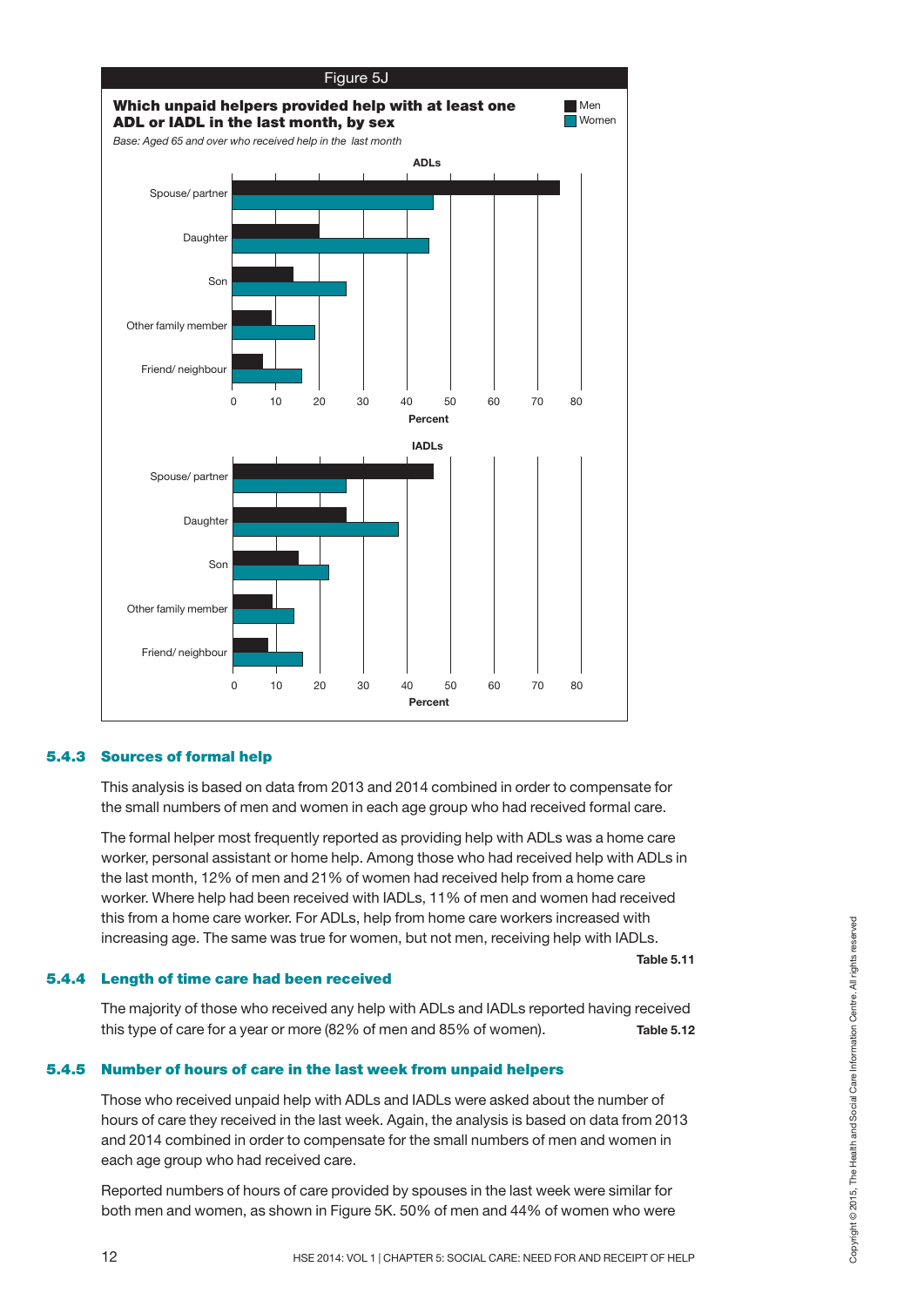receiving care from a spouse had received at least 10 hours of care in the last week, including 35% of men and 31% of women who received 20 or more hours of care, and 16% of men and women who received 50 or more hours of care from their spouse.

The pattern was different for those who received help from their daughters, who are likely to live elsewhere and may have other responsibilities for work and family. Among those who received help from their daughters, the majority received less than 10 hours of help in the last week. Within this group, 27% of men and 28% of women received 10 or more hours of help, including 18% of men and 14% of women who received 20 or more hours, and 4% of men and 5% of women who received 50 or more hours of help from their daughters. The pattern of care received from sons was broadly similar. **Table 5.13, Figure 5K**



#### **5.5 Discussion**

#### *Need for and receipt of help*

Just under a quarter of older men and a third of older women needed help with at least one ADL (24% of men and 33% of women), and slightly under half of these received at least some help (11% of men and 13% of women). However, the majority of older people who needed some kind of help with ADLs had at least some unmet need (21% of men and 29% of women), even if they were also receiving help with other ADLs. The definition of 'need' for help in this analysis includes people who were able to do tasks on their own with difficulty, as well as those who could not do the task without help or were not able to do it at all; and being able to do something with difficulty was more common than the other two categories. Therefore, unmet need in this context may include cases where older people were just managing to achieve many of the tasks. However, with increasing age and frailty, their ability to do so is likely to diminish.

The picture was slightly different for IADLs, particularly among women. The proportions of older men and women who reported needing help with at least one IADL (21% and 34% respectively) were similar to those needing help with ADLs. However, a higher proportion received at least some help with IADLs (14% of men and 26% of women), and fewer reported unmet need (13% and 18% respectively). However the same with control and the transformation with difficultly was more common than the other two categories.<br>Therefore, unmet need in this context may include cases where older people were just<br>managing to achieve

#### *Sources of care*

The majority of older people who received help with ADLs or IADLs received help from unpaid helpers, but the people in older age groups were more likely to receive help from formal helpers or a combination of formal and unpaid helpers. Men were most likely to